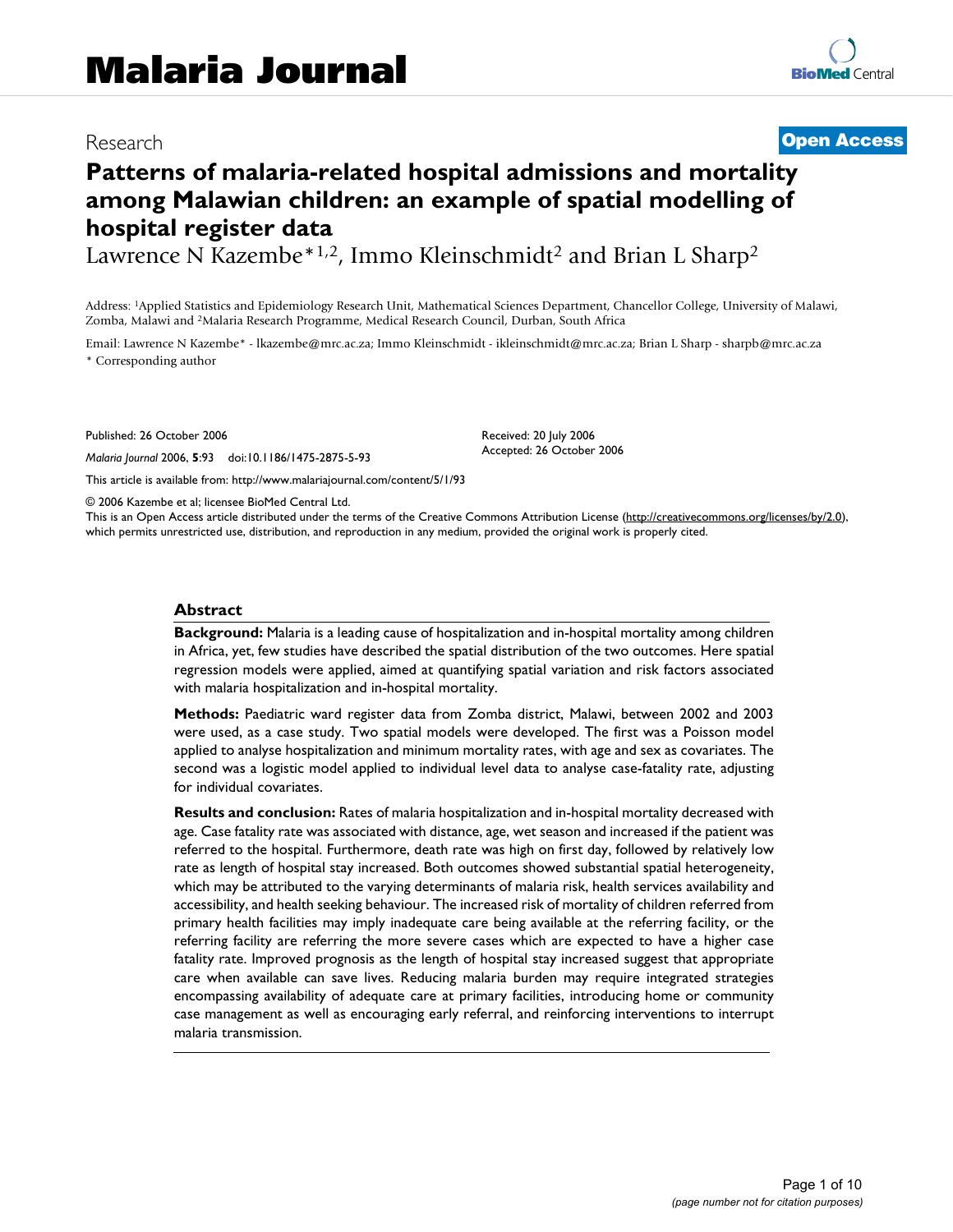# **Background**

Measuring malaria burden in a population is a challenge in most developing countries [1,2]. Routine hospital data, reported through the health management information system (HMIS), provide a proxy for measuring the incidence of severe malaria and for crudely measuring morbidity rates [3,4]. Describing trends and patterns of such data could assist in monitoring and planning resource needs in a health system [5]. In particular, explaining geographical variation in such outcomes is important to identify communities at high risk, to assist in designing appropriate interventions, or lead to further investigations to identify important risk factors.

Use of spatial analysis is increasingly being applied in epidemiological research in recent years [6], and examples of applications in malaria are expanding [5,7,8]. Availability of geo-referenced health data, advances in statistical methodology and developments in geographical information system (GIS) are the reasons for such increased trends [6]. Despite growing applications of spatial methodology in malaria research, and regardless of several studies using hospital data to explore the burden of malaria [9-12], fewer studies have analysed spatial variation of hospitalization and in-hospital mortality rates [5,13].

Because malaria transmission intensity varies geographically, the distribution of hospital cases and subsequent mortality rates may exhibit systematic spatial variation [14]. Thus spatial analysis may shed light on geographical variations in hospitalization and mortality rates. The main objective of this study was to apply a spatial modelling framework, as a case study, to describe malaria hospitalization and in-hospital deaths using paediatric hospital data from Zomba district in southern Malawi. Two types of spatial models were used. In the first analysis, Poisson models were fitted to analyse rates of hospitalization and in-hospital mortality, adjusted for age and sex, which can be interpreted as population-based cohort studies. In the second, individual-based observations were used and a logistic regression model was applied to assess individual covariates influencing in-hospital mortality.

# **Methods**

#### *Study area and data source*

Zomba, one of the 28 districts located in southern Malawi, is generally classified as malaria endemic, although the highland zones in the central parts of the district are of low transmission and may be prone to epidemic malaria [15-17]. In 2002, the district contributed about 4% to the national total of in-patient malaria cases [18].

Data used in this study were obtained from discharge records of all paediatric hospital admissions at Zomba district hospital, Malawi, between 1 January 2002 to 31 December 2003. Zomba district hospital, with over 500 beds is the largest facility in the district which serves both as the first consultation point for patients within its catchment, and as a referral centre for other 25 primary health centres. These facilities are managed by the Ministry of Health and the Christian association of Malawi.

For this study, cases with primary diagnosis as malaria, from the hospital wards, were used. Each cases was clinically assessed and definitively confirmed as malaria on admission. The registers included patients' age, sex, date of admission and discharge, outcome (i.e. death, discharged home, home-based care or absconded), village or location of residence, and treatment given. Based on the name of the village, each case was matched to one of 21 residential wards in the district. Approximately 86% of cases were successfully linked to wards, the other 14% having either missing or insufficient residential information. Only geo-referenced cases were included in the spatial analysis, using ward as the spatial unit. Population at risk data for the age  $(< 1, 1-4, 5-9, 10-14$  years) – sex – residential ward strata, projected from the 1998 census, were obtained from the Malawi National Statistics Office [19].

From the data, the following the variable were derived: *day* when admitted (1 = weekend; 0 = weekday); *season* of the year when admitted  $(1 = wet$  season from October to March, 0 = dry season from April to September); *treatment* given (1 = quinine, 0 = other antimalarial drugs); *distance* to the hospital (1 = distance  $\leq$  5 km, 0 = distance  $>$  5 km). The distance of 5 km was chosen to reflect travel time of 1 hour [20,21]. Length of hospital stay was divided into five categories: 1 day, 2 days, 3 days, 4–6 days and 7–20 days. In addition, the variable *referral* was defined, with children who used the hospital as a first point of consultation given a code 0 and those referred to the district hospital from peripheral health facilities in the district given the code 1.

# *Statistical analysis*

#### *Population based analysis*

Based on the number of hospital admissions or mortality and the population at risk in each age-sex-residential ward stratum we fitted a Poisson model. More specifically, let *yijk* be the total number of cases observed in age group *k* (*k* = 1, 2, 3, 4), sex *j* (*j* = 1, 2) and residential ward *i* (*i* = 1,..., 21), and *Nijk* the corresponding population at risk. The *yijk* are Poisson distributed with expectation  $\mu_{ijk}$ , given all the random effects. The Poisson regression model for hospitalization and minimum mortality rates has the form,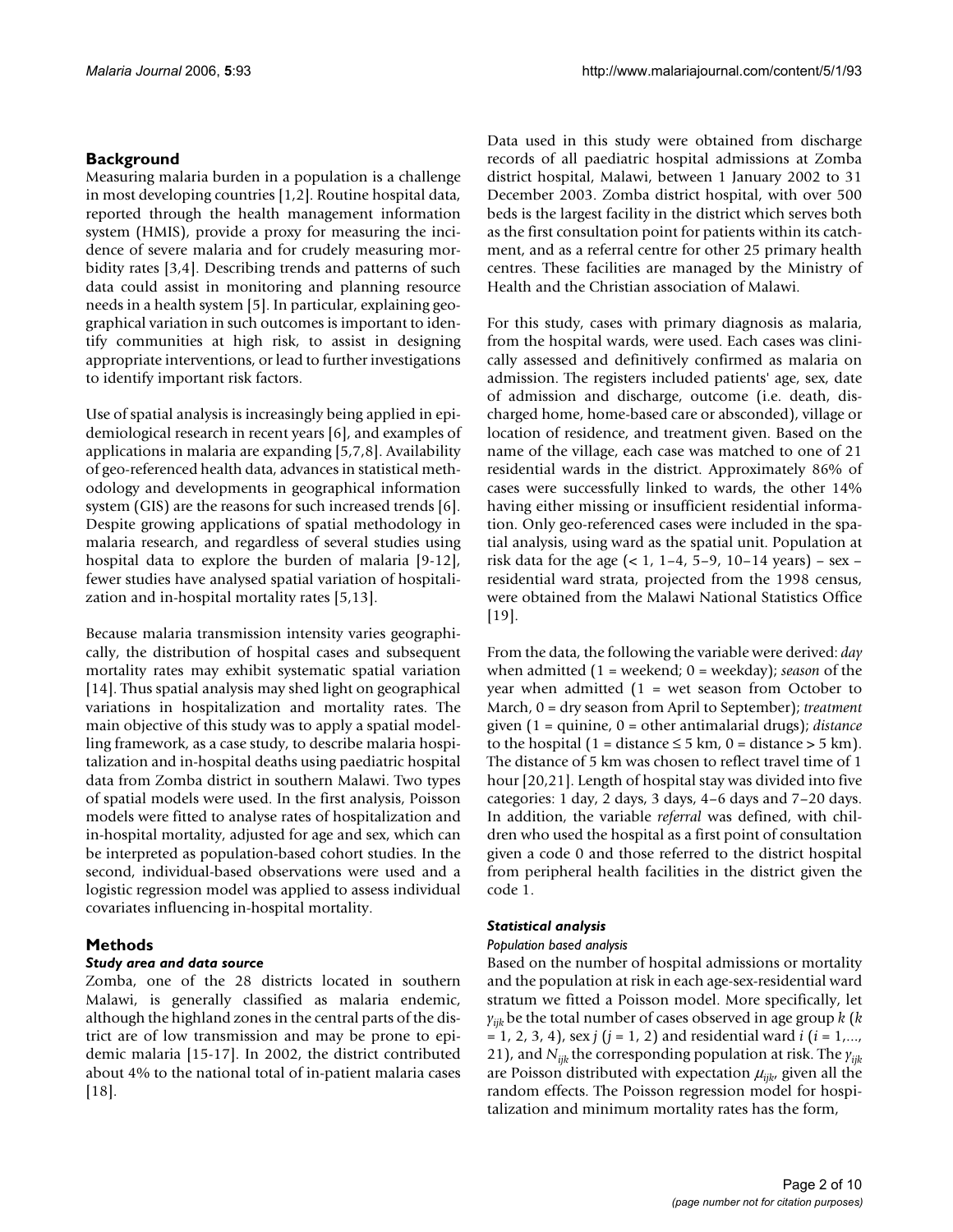$$
\log (\mu_{ijk}) = \log (N_{ijk}) + \beta_0 + \beta_1 A g e_k + \beta_2 S e x_j + s_i + u_i \quad (1)
$$

where  $\log(N_{ijk})$  is an offset,  $\beta_0$  is an intercept,  $\beta_1$  and  $\beta_2$  are regression coefficients corresponding to age and sex covariates respectively. The terms  $s_i$  and  $u_i$  are random effects that allow for spatially structured variation and unstructured heterogeneity respectively.

#### *Individual based analysis*

Defining  $\gamma_{ii}$  = 1 if the child died in hospital and  $\gamma_{ii}$  = 0 otherwise,  $\gamma_{ii}$  is a Bernoulli outcome with expected probability of dying equal to *pij*, which is interpreted as the *case fatality rate* (CFR). The CFR is modelled using the logistic regression model, i.e.,

$$
logit (p_{ij}) = \eta_{ij} = x'_{ij} \beta + s_i + u_i + f(t) \quad (2)
$$

where  $\eta_{ij}$  is an additive predictor for the *j*th child of residential ward *i*, β is a vector of unknown fixed regression parameters, corresponding to the set of covariates  $(x_{ii})$ , and  $s_i$  and  $u_i$  are the random effects for the *i*-th ward of residence as defined above. The calendar effect, at month *t*, is included through *f* (*t*). Bivariate logistic models were fitted for each covariate (Table 3), and only significant covariates were included in the multiple spatial logistic model.

#### *Model inference*

For the non-spatial bivariate logistic models a maximum likelihood approach was applied to estimate model coefficients. For the spatial models (Equation 1 and 2), a Bayesian approach was used for inference. The following prior distributions were specified for the parameters in Equations 1 and 2. A conditional autoregressive (CAR) prior [22], was chosen to model the spatial correlation effects. This assumes that contiguous areas have similar risk patterns. The CAR prior has the form

$$
p(s_i \mid s_l; \tau_s^2) \sim N\left(\frac{1}{m_i} \sum_{l \neq i} s_l, \frac{\tau_s^2}{m_i}\right) \tag{3}
$$

where *s<sub>i</sub>* and *s<sub>i</sub>* are adjacent areas, and the number of adjacent areas is  $m_i$ ,  $\tau_s^2$  is a spatial variance. The unstructured heterogeneity component was assigned a zero mean Gaussian process with heterogeneity variance  $\tau_u^2$ .

The fixed effects  $(\beta)$  were assigned diffuse priors. The calendar effect was assigned a second-order random walk priors for flexible smoothing, i.e, *f* (*t*) ~*N* (2*f* (*t* -1) – *f* (*t* - 2),  $\tau_f^2$ ), where  $\tau_f^2$  is a smoothing variance. The variance

components ( $\tau_s^2$ ,  $\tau_u^2$ ,  $\tau_f^2$ ) were assumed to follow an inverse Gamma with parameters 0.001 and 0.001. The Bayesian models were implemented in BayesX [23], using Markov Chain monte carlo (MCMC) simulation techniques. For all models, 50,000 iterations were run with the initial 5,000 discarded and every 15th sample stored to give a final sample of 3,000 for parameter estimation.

### **Results**

#### *Population-based results*

Table 1 gives the observed number of cases by age group and gender. The person-years at risk, hospitalization and minimum mortality rates are also presented. Incidence rates decreased with increasing age. Infants were the most hospitalised (29.6 per 1,000 person-years), followed by children between the age of 1 to 4 years (17.2 per 1,000 persons). Similarly, most deaths occurred among underfive years old children, with mortality rate of 2.5 per 1000 person-years among infants, and 1.1 per 1,000 personyears among those aged 1–4 years. Rates of hospitalization and in-hospital mortality between boys and girls were similar (11.3 versus 7.8 per 1,000 person-years, and 0.9 versus 0.6 per 1,000 person-years respectively).

Results of the Poisson models are given in Table 2. The risk of hospitalization for boys compared to girls was similar, with incidence rate ratio (IRR) equal to 1.02 (95% Confidence Interval (CI): 0.91, 1.14). The risk of hospitalization for infants was higher relative to children aged 10– 14 years (IRR: 3.34, 95% CI: 2.80, 3.95). Children aged 5– 9 years were at reduced risk compared to children aged 10–14 years (IRR: 0.65, 95% CI: 0.54, 0.78). However, the risk of children between age 1 and 4 years were not different from children aged 10–14 years (IRR: 1.10, 95% CI: 0.93, 1.30). The risk of in-hospital mortality was not different for boys relative to girls (IRR = 1.05, 95% CI: 0.86, 1.29). Infants were at higher risk of dying in hospital relative to children aged 10–14 years (IRR: 3.74, 95% CI: 2.52, 5.39). However, the risk of children aged 1–4 years and those between 5–9 years were comparably similar to those aged between 10 and 14 years (Table 2).

Residual spatial effects for hospitalizations and deaths are presented in Figure 1. The top map shows residual spatial effects of hospitalization for malaria, while the bottom plot shows the residual effects of the subsequent in-hospital mortality. Overall in both plots, the risk was higher for those far away from the district centre, and lower for those within the district centre (where the district hospital is located). The unstructured heterogeneity term was small and not significant for both outcomes (Table 2).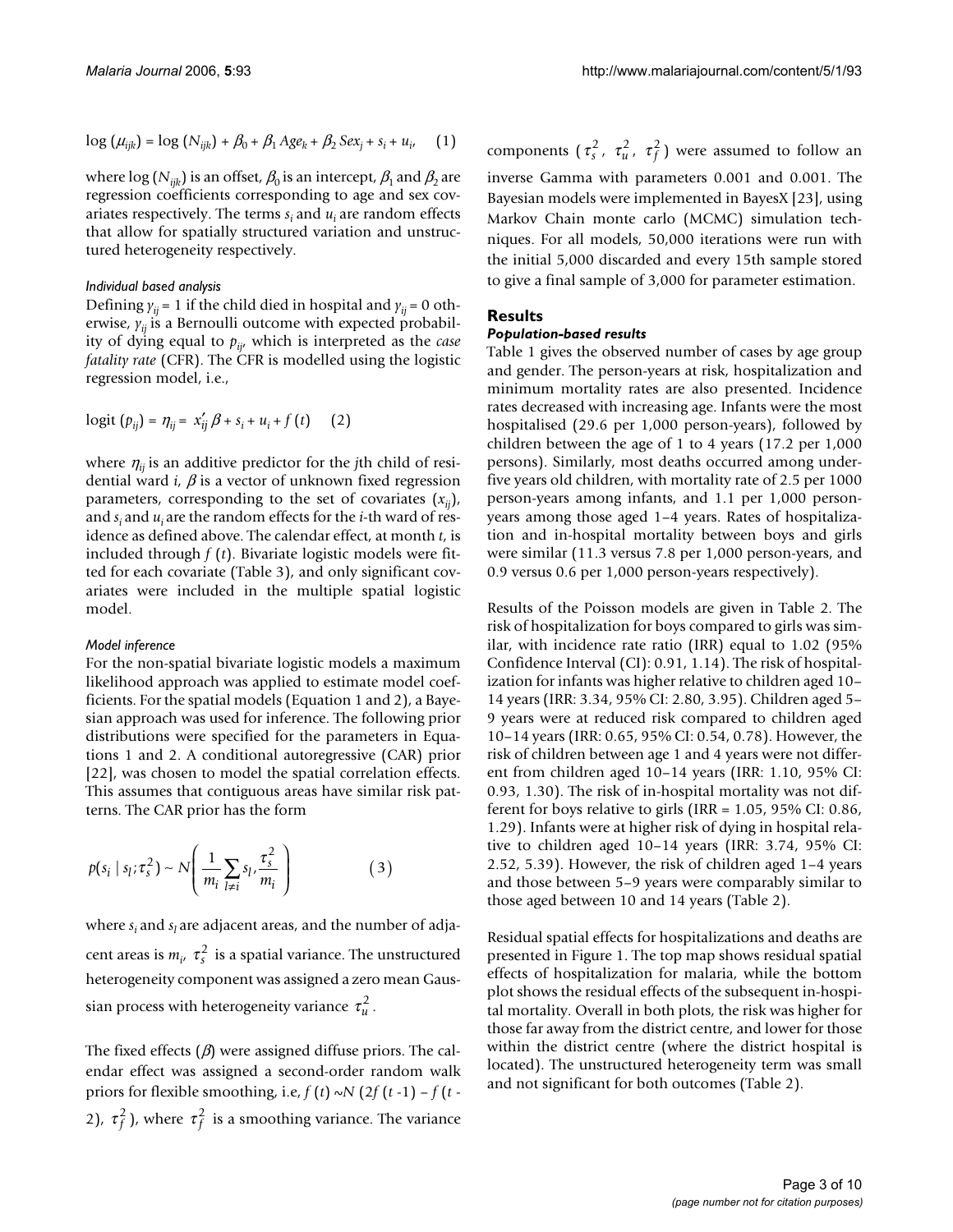| Variable |               | Hospitalized | Dead | Person-years at risk | HR <sup>+</sup> | <b>MMR</b>   | CFR <sup>‡</sup> ( $\chi^2$ , P-value) |
|----------|---------------|--------------|------|----------------------|-----------------|--------------|----------------------------------------|
| Age      | $\leq$   year | I.I89        | 0    | 40,188               | 29.6            | 2.5          | 8.5 (15.12, 0.002)                     |
|          | I-4 years     | 2,136        | 133  | 124,370              | 17.2            | $\mathbf{L}$ | 6.2                                    |
|          | 5-9 years     | 524          | 55   | 140,582              | 3.7             | 0.4          | 10.5                                   |
|          | 10-14 years   | 120          | 13   | 111,086              | $\mathbf{L}$    | 0.1          | 10.8                                   |
| Sex      | Female        | 683, ا       | 129  | 214,626              | 7.8             | 0.6          | 7.7(0.13, 0.94)                        |
|          | Male          | 2,286        | 173  | 201,600              | 11.3            | 0.9          | 7.6                                    |
| Total    |               | 3.969        | 302  | 416,226              | 9.5             | 0.7          | 7.6                                    |

**Table 1: Observed cases of malaria-related hospital admissions and deaths, and person-years at risk by age and sex in Zomba district, Malawi, 2002–2003**

† HR-Hospitalization rate, MMR-minimum mortality rate per 1,000 person-years

‡ CFR-case fatality rate (%)

#### *Individual based results*

A total of 302 deaths were registered among 3,969 children hospitalised for malaria, between January 2002 to December 2003, resulting in an overall case fatality rate of 7.6%. Figure 2 shows the number of admission, deaths and case fatality rate by age. The number of admissions and deaths decreased with increasing age, with most deaths (84%) in children under the age of 5 years. The case fatality rate also dropped in the first five years from 8.5% in the age category of < 6 months to 7.1% at age of 5 years, the lowest being at age of 4 years (5.5%) and increased in the last two age groups (Figure 2(b)), but overall the CFR was significantly different ( $\chi^2$  = 15.12, *p <*0.01). Figure 3 shows the monthly distribution of cases hospitalised, died and case-fatality rates. The number of cases were relatively more in the wet season (October-March) compared to the dry season (April-September). However, the pattern of case fatality rate is not quite reflective of the seasonal changes with the highest rates

occurring during the dry season, although significant differences were observed  $(\chi^2 = 24.61, p < 0.05)$ .

Table 3 shows the proportion who died in different covariate subgroups. The proportion varied with age, referral status, season, distance from the hospital and length of stay. Quinine was the most administered treatment (94%), compared to other drugs. Boys were more frequently hospitalised than girls (58%), but CFR was not significantly different ( $\chi^2$  = 0.13,  $p$  = 0.94). The hospital received relatively more patients from a distance of more than 5 kms (52%), with distant patient likely to die in hospital  $(\chi^2 = 7.2, p = 0.054)$ .

The same table gives unadjusted odds ratios (OR) and 95% CI of OR from the bivariate logistic models. Children aged 1–4 years were at reduced risk of dying in hospital relative to children aged  $5-14$  years (OR = 0.78, 95% CI: 0.68, 0.89). Children referred to the district hospital from

**Table 2: Fixed and random effects estimates‡ of paediatric malaria-related admissions and deaths in Zomba district, Malawi, 2002– 2003**

| Variable            |                 |      | Hospitalization |                  | Mortality     |
|---------------------|-----------------|------|-----------------|------------------|---------------|
|                     |                 | IRR  | 95% CI          | IRR <sup>+</sup> | 95% CI        |
| Sex                 | Male            | 1.02 | (0.91, 1.14)    | 1.05             | (0.86, 1.29)  |
|                     | Female          | 1.00 |                 | 1.00             |               |
| Age                 | $<$   year      | 3.34 | (2.80, 3.95)    | 3.74             | (2.52, 5.39)  |
|                     | $I-4$ years     | 1.10 | (0.93, 1.30)    | 1.29             | (0.92, 1.87)  |
|                     | 5-9 years       | 0.65 | (0.54, 0.78)    | 0.73             | (0.47, 1.10)  |
|                     | $10 - 14$ years | 00.1 |                 | 00.1             |               |
| Heterogeneity term  |                 |      |                 |                  |               |
| Unstructured effect |                 | 0.17 | (0.001, 0.81)   | 1.54             | (0.002, 9.09) |
|                     | $\tau_u^2$      |      |                 |                  |               |
| Structured effect   |                 | 7.17 | (2.65, 14.11)   | 21.77            | (0.66, 92.41) |
|                     | $\tau_s^2$      |      |                 |                  |               |

‡ Based on spatial Poisson model: Equation 1

† IRR-Incidence rate ratios, Cl-Confidence interval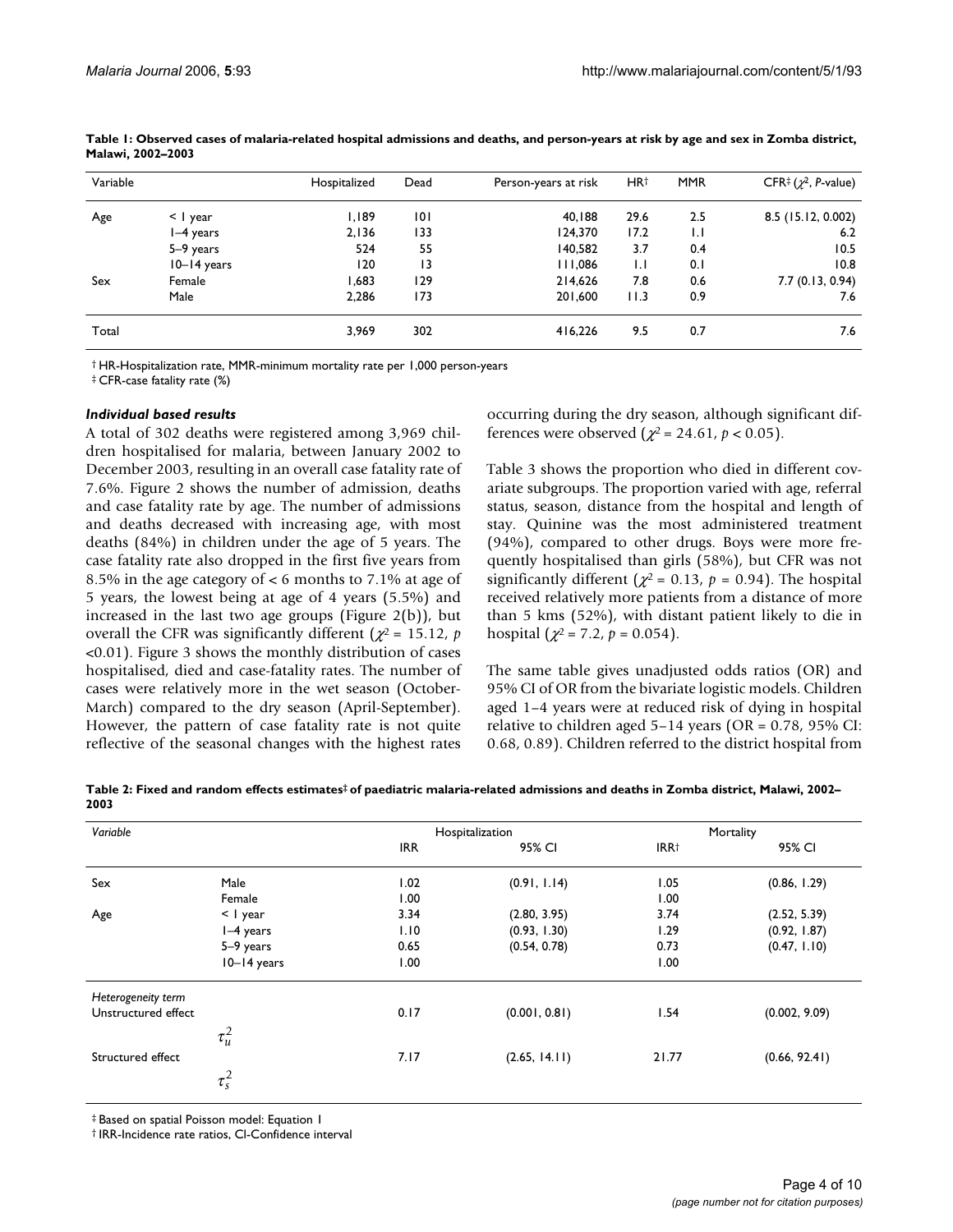| Risk factor                     |                | % died (Admissions) | Bivariate model  |              | Multiple spatial model# |               |
|---------------------------------|----------------|---------------------|------------------|--------------|-------------------------|---------------|
|                                 |                |                     | UOR <sup>+</sup> | 95% CI       | <b>AOR</b>              | 95% CI        |
| Age                             | <   year       | 8.5(1,189)          | 1.02             | (0.88, 1.18) | 1.04                    | (0.84, 1.28)  |
|                                 | I-4 years      | 6.2(2,136)          | 0.78             | (0.68, 0.89) | 0.84                    | (0.74, 0.98)  |
|                                 | $5 - 14$ years | 10.6(644)           | 1.00             |              | 1.00                    |               |
| Sex                             | Female child   | 7.7 (1,683)         | 1.01             | (0.92, 1.12) |                         |               |
|                                 | Male           | 7.6 (2,286)         | 1.00             |              |                         |               |
| Day                             | Weekend        | 7.5(2,418)          | 1.01             | (0.90, 1.11) |                         |               |
|                                 | Weekday        | 7.5 (1,492)         | 1.00             |              |                         |               |
| Season                          | Wet            | 6.6(2,262)          | 0.88             | (0.79, 0.99) | 0.79                    | (0.63, 0.88)  |
|                                 | Dry            | $8.6$ (1,128)       | 1.00             |              | 1.00                    |               |
| <b>Distance</b>                 | $\geq$ 5 kms   | 7.4 (1,938)         | 0.95             | (0.84, 1.03) | 0.78                    | (0.66, 0.94)  |
|                                 | $> 5$ kms      | 8.8 (1,999)         | 1.00             |              | 1.00                    |               |
| Referral                        | Yes            | 8.8 (1,895)         | 1.18             | (1.08, 1.35) | 2.95                    | (2.30, 3.75)  |
|                                 | No             | 6.1(1,494)          | 1.00             |              | 1.00                    |               |
| Length of stay                  | I day          | 23.7 (891)          | 3.71             | (2.24, 6.14) | 2.56                    | (1.54, 4.20)  |
|                                 | 2 days         | 2.6(1,001)          | 0.32             | (0.17, 0.59) | 0.24                    | (0.14, 0.45)  |
|                                 | 3 days         | 2.9(860)            | 0.36             | (0.19, 0.67) | 0.31                    | (0.17, 0.55)  |
|                                 | $4-6$ days     | 2.2(984)            | 0.27             | (0.14, 0.52) | 0.24                    | (0.13, 0.44)  |
|                                 | $7-20$ days    | 7.7(233)            | 1.00             |              | 1.00                    |               |
| Treatment                       | other drugs    | 7.5 (240)           | 1.00             |              |                         |               |
|                                 | quinine        | 7.6 (3,629)         | 0.98             | (0.60, 1.61) |                         |               |
| Heterogeneity term <sup>‡</sup> |                |                     |                  |              |                         |               |
| Unstructured effect             |                |                     |                  |              | 2.04                    | (0.001, 8.75) |
|                                 |                |                     |                  |              |                         |               |
|                                 | $\tau_u^2$     |                     |                  |              |                         |               |
| Structured effect               |                |                     |                  |              | 23.74                   | (0.02, 78.68) |
|                                 | $\tau_s^2$     |                     |                  |              |                         |               |
|                                 |                |                     |                  |              |                         |               |

| Table 3: Predictors of in-hospital mortality among paediatric patients hospitalised for malaria in Zomba, Malawi, 2002–2003 |  |  |  |  |
|-----------------------------------------------------------------------------------------------------------------------------|--|--|--|--|
|-----------------------------------------------------------------------------------------------------------------------------|--|--|--|--|

†UOR-unadjusted odds ratios, AOR-adjusted odds ratios, CI-confidence intervals

‡Based on multiple logistic spatial model: Equation 2

networking health facilities were at increased risk of dying in hospital relative to non-referred children (OR: 1.18, 95% CI: 1.08, 1.35). Children hospitalised during the wet season were at reduced risk of dying in hospital relative to those hospitalised during the dry season (OR: 0.88, 95% CI: 0.79, 0.99). Those coming from a distance of within  $\lt$ 5 km were at reduced risk of dying in hospital relative to those coming from a distance of more than 5 km (OR: 0.95, 95% CI: 0.84, 1.03). Length of hospital stay was also associated with the risk of hospital death. Day 1 showed a raised risk relative to 7 or more days in hospital (OR = 3.71, 95% CI: 2.24, 6.14). Day 2, day 3 and day 4–6 recorded reduced risk relative to day 7 or more. No treatment differences were observed between those given quinine as treatment relative to those who received other drugs: OR = 0.98, 95% CI: 0.60, 1.61 (Table 3). Neither sex nor day of admission were significantly associated with hospital deaths.

The multiple spatial logistic regression model included age, season, distance, referral and length of stay as fixed effects. Results were similar to those obtained in the bivariate model (Table 3 – last column). The residual calendar effects for case fatality rate are plotted in Figure 4. The CFR increased with time for the first ten months, decreased up to the 17th month and increased again suggesting seasonal effects, but remained high (positive) for the entire period. Figure 5 shows the residual spatial effects for the case fatality rate. Areas with increased risk (*positive* on logit scale) are relatively far from the general hospital, since the hospital is located at the centre of the district. Areas of lower risk of dying (*negative*) were closer to the district hospital or within the district centre.

Note that residual spatial patterns were similar when compared with those obtained under population based model (Figure 3b), with four areas (Mtiya, Kuntumanji, Mbiza and Chikowi) being the worst, three of which are located in the south. Compared with the residuals in the hospitalization model, two of the areas (Kuntumanji and Mbiza) have high risk of hospitalization, which may suggest that high admission cases translate to high mortality rate in the two areas. The variance components were 2.04 and 23.74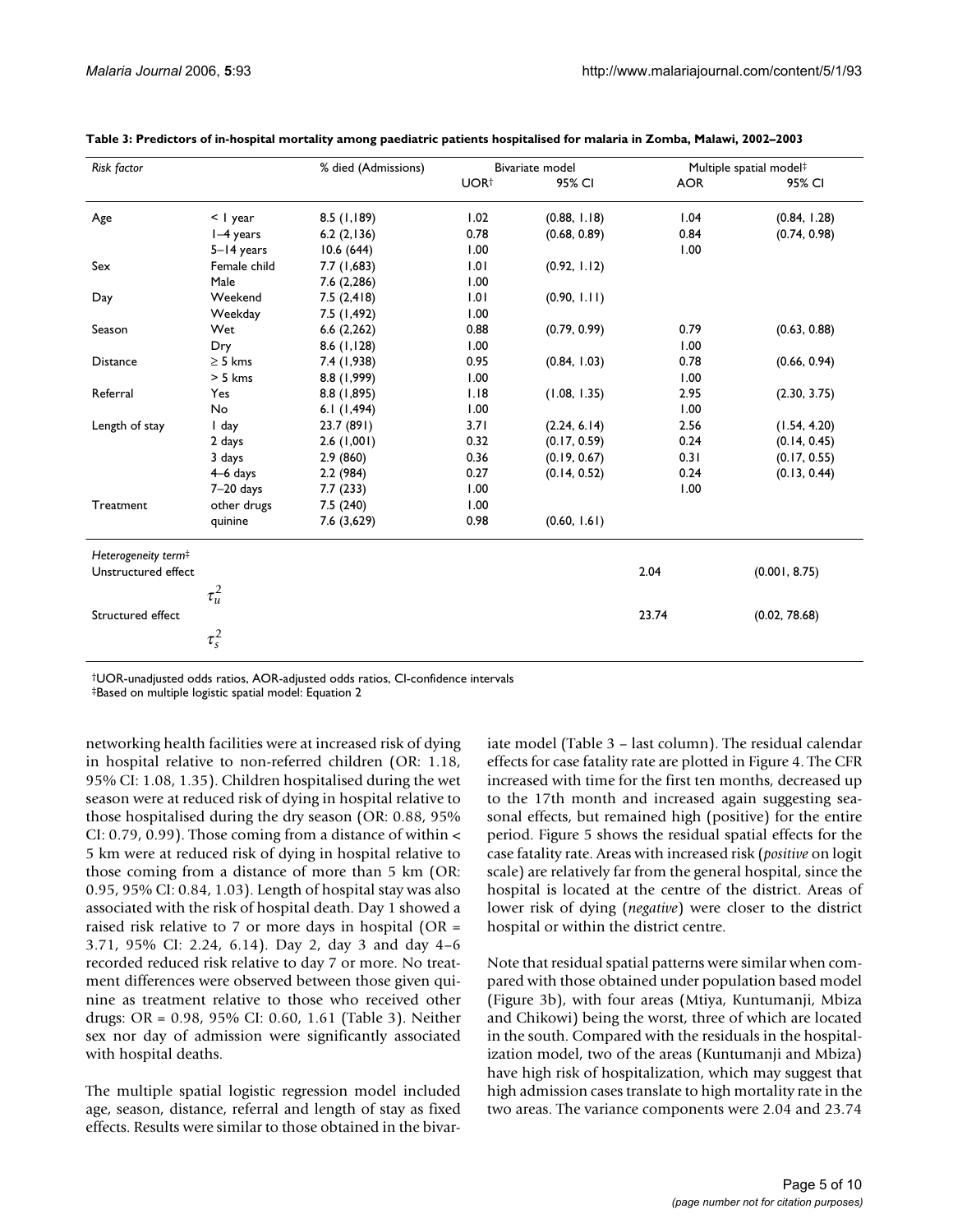for the unstructured term and structured term respectively.

# **Discussion**

This study provides evidence of the magnitude and spatial variation of malaria hospitalisation and in-hospital mortality in Zomba, Malawi. In all models, the risk of hospitalisation and in-hospital deaths were highest in areas outside of the district centre (where the district hospital is located). Distant areas with low hospitalisation rates suggest problems of access, which does translate into high mortality rate (Figure 1). However, this is not the case with the southern part of the district. The low risk observed in this area may be explained by availability of relatively better service in the area. The area has three health facilities, two health centres and one rural hospital with resident ambulatory services which may assist promptly with referrals to the district hospital.

The residual spatial heterogeneity (Figures 1 and 5), suggests that unobserved factors not captured by the covariate in the models may contribute to the geographical disparities in the two outcomes. It remains a matter of conjecture to identify such factors, and it is possible that determinants of malaria transmission which are spatially correlated, for example, mosquito breeding sites and habitats may influence the pattern of malaria incidence. This may partly explain the high risk of mortality observed in areas along the Likangala river flowing in the south-east direction, Chikanda township and Lake Chirwa swamps on the eastern side of the district. Moreover, such areas practice irrigated rice agriculture and this system has been associated with increased malaria transmission [24].

Another possible explanation of varied clinical outcomes may be the socio-economic discrepancies in the district. For instance, people from remote or rural areas are relatively poor compared to those at the centre of the district, and these are at increased risk of malaria infection and death because they are not able to pay for effective malaria drugs nor afford transport to a health facility that can treat malaria [25,26]. Rurality is, therefore, one of the factors worth considering in future research. Medical services are often concentrated around trading centres. The further the village is from the trading centre, the more disadvantaged the households are in terms of getting early health care.

Health seeking behaviour plays a critical role in accessing prompt and effective care. Because this was not directly observed, we suggest that this may also explain some of the spatial variation in hospitalisation rates (Figure 1). Home based care or traditional medicines are the first sources of care in most communities [27,28], because of traditional beliefs, difficulties in accessing and unavailability of formal health services [27]. Only when the initial

remedies have failed, health centres are the next step [29]. Using a national wide representative survey data, the authors are currently investigating spatial patterns of sources of treatment, including health facility care, for malaria among care-givers of children who had the disease. This may provide some interesting answers on factors affecting health seeking behaviour at community level.

In the 2-year review, the overall case fatality rate of 7.6% was lower than the national rate of 18% [17]. This may be explained by the relatively high altitude location of Zomba, which may lead to low malaria risk. Indeed, recent statistics show that districts at high altitude had relatively low malaria-attributable admissions and mortality compared to other districts in the country [18]. Despite the lower rate, malaria was among the leading causes of death, similar to what was noted in other districts in the country [18], and elsewhere in Africa [10]. Selected reviews on proportional malaria mortality rates in Africa [9,10,12], suggest that Zomba district experienced comparatively low malaria risk between 2002–2003.

The results indicated that risk of malaria hospitalization decreased with increasing age, with those under the age of 1 years at highest risk than subsequent ages (Figure 2 and Tables 1, 2, 3). CFR decreased with age, again infants being the most vulnerable. Overall, under-five children were at high risk, and confirms previous findings in sub-Saharan Africa [30-33]. Children are vulnerable to malaria from about 4 months of age because of waned maternal immunity, and, in highly endemic areas during the peak transmission season, approximately 70% of one-year-olds have malaria parasites in their blood [32,33]. The increase in CFR for those aged 6–14 years, although these are supposed to be protected through acquired immunity, may reflect some aspects of health seeking behaviour, and emphasize the need for prompt and effective management of malaria for all children including those aged over five years even if such cases may not frequently occur in the general population [9,32].

The study showed that patients within 5 km of hospital were less likely to die in hospital than those beyond 5 km, and does reflect the fact that nearness to the hospital improved early access to care [13,34], thus reduced the risk of in-hospital mortality. It was also observed that referral children were at higher risk of dying in hospital, even after adjusting for distance. This seems to suggest that delayed effective treatment (in the process of being transferred to the district hospital) increased the severity of the disease. This could be because most referring health facilities may often be faced with stock-out of effective drugs or may not have prompt access to ambulatory support when needed [20]. Possibilities of interaction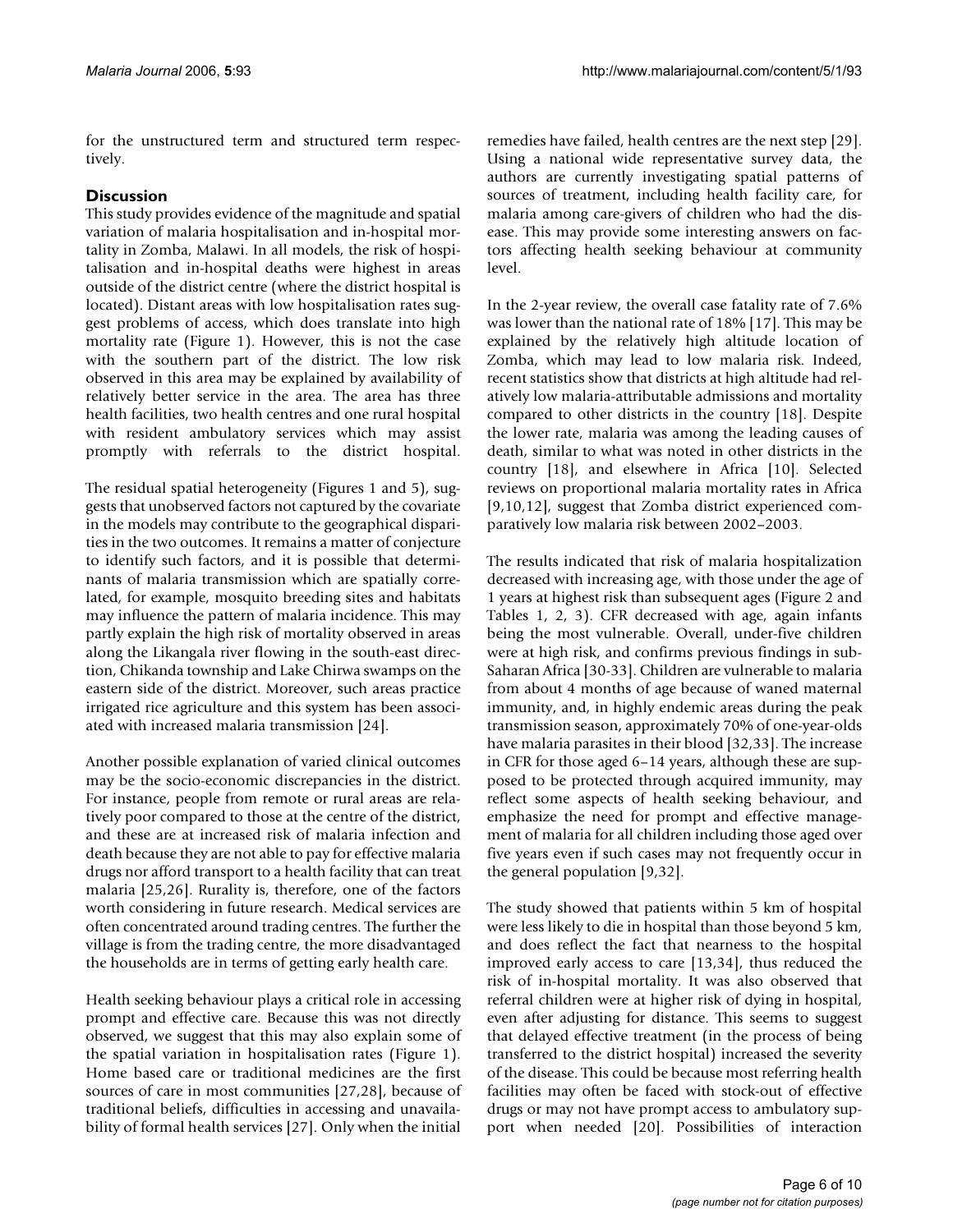

#### **Figure I**

Spatial residual effects of paediatric patients admitted and died of malaria in hospital in Zomba district, Malawi, January 2002 to December 2003: (a) hospitalization, and (b) in-hospital deaths residual effects. The district hospital is located at the centre

between referral and distance might be likely, although this was not significant when included in the model, indicating that referral was independently associated with malaria CFR and not simply due to confounding with distance. This suggests inadequate care being available at primary facilities, regardless of whether they are distant from the hospital or not. It is also possible that referring hospitals are referring the more severe cases which are expected to have a higher case facility rate. Further research is warranted to investigate the timing and availability of prereferral drugs, and other health facility characteristics that may lead to delayed referral, and suggest ways of improving the referral system in the district. This challenge is similar to other districts in the country [20], and more familiar in most sub-Saharan countries [4].

With regard to the length of hospital stay, it was found that the pattern of hospital deaths was significantly associated with the length of hospital stay. The findings indicated that the sickest patients had a short length of stay



#### Figure 2

Age distribution of paediatric (a) malaria admissions and death, and (b) case fatality rate at Zomba district hospital, Malawi, January 2002- December 2003

terminating in death, with highest risk of dying in hospital the same day of admission. The high CFR on day 1 can be attributed to severe or complicated cases. Indeed in some settings, biomedical care is sought when the condition is near fatal [25,29]. However, as days of stay increased the risk diminished, only to increase again at day 7. This suggests that by and large the care that is provided in the hospital is effective and saves lives, while the increase in risk from day 7 may be a factor of secondary infection although data was not available to investigate this further.

Malaria transmission is more intense in the wet season, yet the results showed that the risk was lower in the wet than the dry season. The likely reason for this is that there were more cases in the wet season (Figure 3), hence the denominator was higher. The huge volume of malariarelated admissions is explained by the increased malaria transmission intensity during the wet season [5,11,12].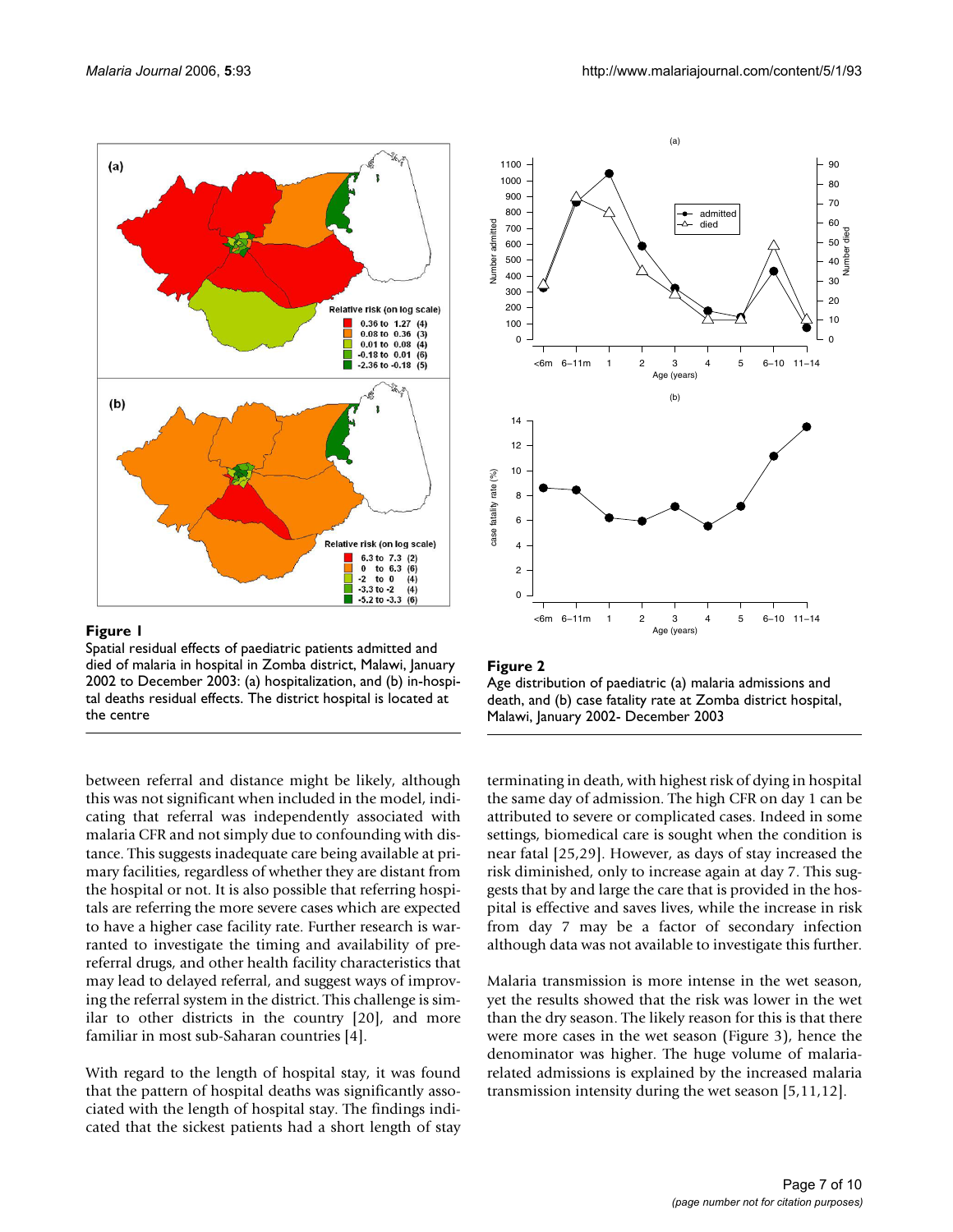



#### Figure 3

Monthly distribution of paediatric (a) malaria admissions and death, and (b) case fatality rate at Zomba district hospital, Malawi. The vertical lines indicate the start and end of the rainy season (red and green lines respectively)

These analyses depended on data collected from routine hospital registers. One major shortcoming of using such data is that they only represent those patients who visited the clinics or hospital. As demonstrated in other studies [27,28], and elsewhere in Africa for example in Tanzania [29], most malaria treatments occur outside the formal curative care, and only do so if the illness is perceived to be near fatal. Hence, the true district pattern of hospitalisation and in-hospital mortality may be distorted and underestimated compared to similar tropical setting like Zomba district. For an improved spatial analysis, it would be appropriate to include exact village locations, as opposed to aggregating cases to wards as was done in this study. However, geo-referencing villages would require extra resources as geo-locations are not readily available. Moreover, if such an exercise is undertaken it would be necessary to apply a unique location code that distin-



#### Figure 4

Monthly calendar effect (from January 2002 to December 2003) for the outcome- hospital death with the corresponding 95% confidence lines (dotted line)



#### Figure 5

Spatial residuals (i.e., relative odds ratios) of malaria-related hospital deaths based on data from Zomba hospital's paediatric ward, 2002–2003. The estimates were obtained using the multiple spatial logistic model: Equation 2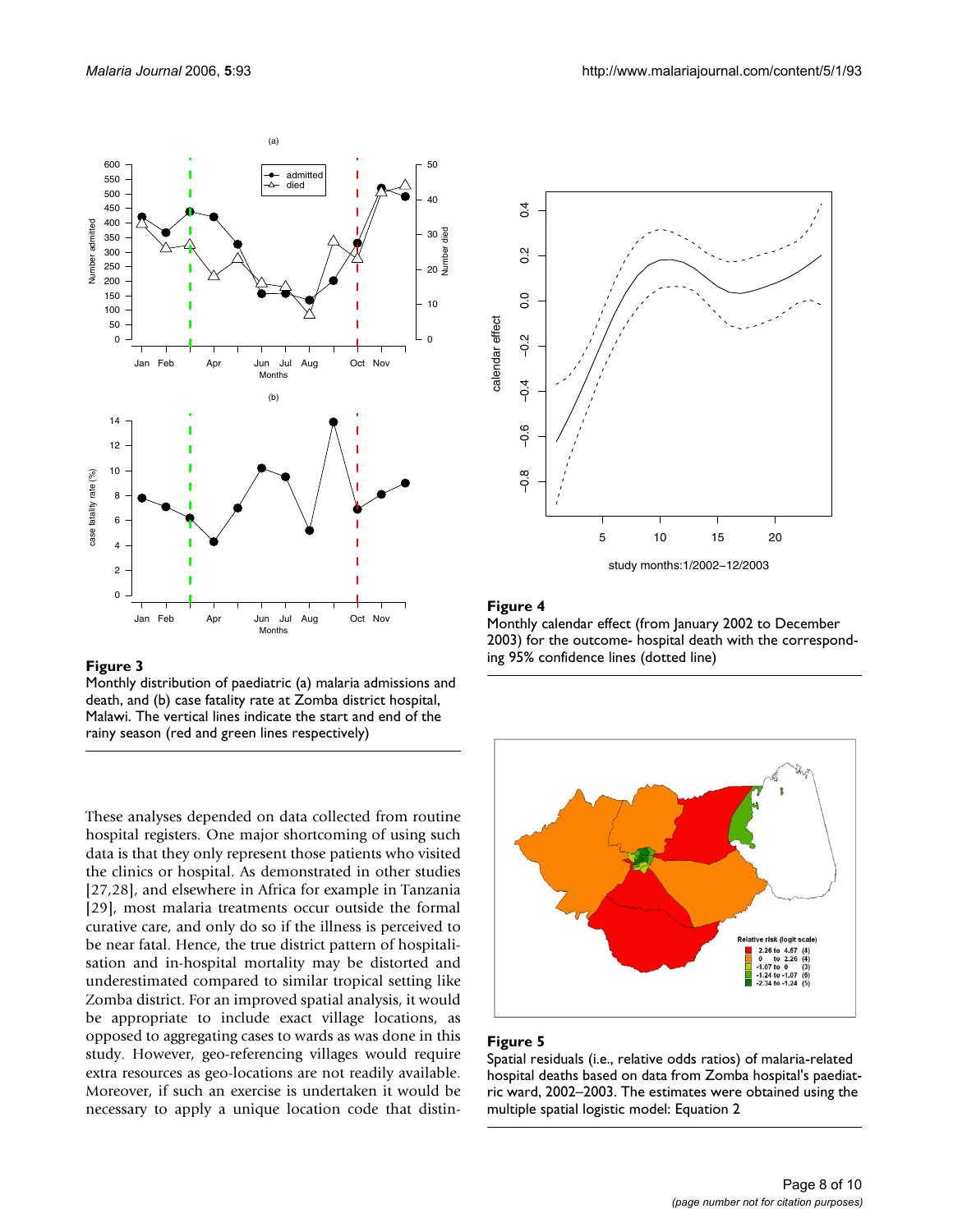guishes locations with similar names which was found to be a challenge in this study.

This study provides evidence that hospital admissions and mortality rates for malaria among Malawian children are high, and that they vary in space. This analysis, accordingly, is the first of its kind and its advantage over other methods is that the impact of location on the two health outcomes was accounted for. These geographical disparities in malaria risk may largely be explained by determinants of malaria transmission, health services availability and accessibility, and health seeking behaviour. Although treatment was not significantly associated with CFR, improved prognosis increased with length of hospital stay indicating that appropriate care when available can save lives. The increased mortality risk for those referred from primary facilities signifies lack of adequate care provided by the primary health care system, but may also be a factor of referring facilities were referring more severe cases, which are expected to have a higher case fatality rate or that patients present later to the hospital if they have been referred. Improved case management at primary facilities by ensuring adequate stocks of effective drugs, combined with home or community interventions, for example, educating the community in management of malaria including training of shopkeepers in the appropriate choice and dose of antimalarial drugs for the treatment of childhood fevers is therefore a high priority [26], and strategies to interrupt malaria transmission through, for instance, indoor residual spraying and insecticide treated nets, are essential to reduce malaria mortality.

#### **Authors' contributions**

LNK conceptualized, analysed and drafted the manuscript. IK and BLS participated in the conception, and critical review of the manuscript.

#### **Acknowledgements**

This research was supported by the World Health Organization through the UNDP/World Bank/WHO Special Programme for Research and Training in Tropical Diseases (TDR) and partly by Malaria Research Programme, Medical Research Council, Durban, South Africa, and formed part of LNK's PhD training.

#### **References**

- Breman JG, Alilio MS, Mills A: **Conquering the intolerable burden of malaria: what's new, what's needed: a summary.** *Am J Trop Med Hyg* 2004, **71S2:**1-15.
- 2. Breman JG: **The ears of the hippopotamus: manifestations, determinants, and estimates of the malaria burden.** *Am J Trop Med Hyg* 2001, **64S:**1-11.
- 3. United Nations Millenium Project: *Coming to grips with malaria in the new millenium* Task force on HIV/AIDS, Malaria, TB, and Access to Essentail Medicines, Working Group on Malaria; 2005.
- 4. De Savigny D, Binka F: **Monitoring future impact of malaria bur**den in sub-Saharan Africa. **71S:**224-231.
- 5. Gething PW, Noor AM, Gikandi PW, Ogara EAA, Altkinson PW, Hay SI, Nixon MS, Snow RW: **[Improving imperfect data from health](http://www.ncbi.nlm.nih.gov/entrez/query.fcgi?cmd=Retrieve&db=PubMed&dopt=Abstract&list_uids=16719557)**

**[management information systems in Africa using space](http://www.ncbi.nlm.nih.gov/entrez/query.fcgi?cmd=Retrieve&db=PubMed&dopt=Abstract&list_uids=16719557)[time geostatistics.](http://www.ncbi.nlm.nih.gov/entrez/query.fcgi?cmd=Retrieve&db=PubMed&dopt=Abstract&list_uids=16719557)** *PLos Med* 2006, **3:**e271.

- 6. Elliot P, Wakefield J, Best N, Briggs DJ, Eds: *Spatial Epidemiology-Methods and Applications* Oxford University Press London; 2000.
- 7. Kleinschmidt I: **Spatial statistical analysis, modelling and mapping of malaria in Africa.** In *PhD thesis* University of Basel: Faculty of Philosophy and Natural Sciences; 2001.
- 8. Gemperli A: **Development of spatial statistical methods for modelling point-referenced spatial data in malaria epidemiology.** In *PhD thesis* University of Basel: Faculty of Philosophy and Natural Sciences; 2003.
- Greenberg AE, Ntumbanzondo M, Ntula N, Mawa L, Howell J, Davachi F: **[Hospital-based surveillance of malaria related paediat](http://www.ncbi.nlm.nih.gov/entrez/query.fcgi?cmd=Retrieve&db=PubMed&dopt=Abstract&list_uids=2743538)[ric morbidity and mortality in Kinshasa, Zaire.](http://www.ncbi.nlm.nih.gov/entrez/query.fcgi?cmd=Retrieve&db=PubMed&dopt=Abstract&list_uids=2743538)** *Bull World Health Organ* 1989, **67:**189-196.
- 10. Accorsi S, Fabiani M, Lukwiya M, Ravera M, Costanzi A, Ojom L, Paze E, Manenti F, Anguzu P, Dente MG, Declich S: **[Impact of insecurity,](http://www.ncbi.nlm.nih.gov/entrez/query.fcgi?cmd=Retrieve&db=PubMed&dopt=Abstract&list_uids=11442220) [the AIDS epidemic, and poverty on population health: Dis](http://www.ncbi.nlm.nih.gov/entrez/query.fcgi?cmd=Retrieve&db=PubMed&dopt=Abstract&list_uids=11442220)[ease Patterns and Trends in Northern Uganda.](http://www.ncbi.nlm.nih.gov/entrez/query.fcgi?cmd=Retrieve&db=PubMed&dopt=Abstract&list_uids=11442220)** *Am J Trop Med Hyg* 2001, **64:**214-221.
- 11. Adams I, Darko S, Accorsi S: **Malaria: A burden explored.** *Bull Health Info* 2004, **1:**28-34.
- 12. Ndyomugyenyi R, Magnussen P: **[Trends in malaria-attributable](http://www.ncbi.nlm.nih.gov/entrez/query.fcgi?cmd=Retrieve&db=PubMed&dopt=Abstract&list_uids=15228713) [morbidity and mortality among young children admitted to](http://www.ncbi.nlm.nih.gov/entrez/query.fcgi?cmd=Retrieve&db=PubMed&dopt=Abstract&list_uids=15228713) [Ugandan hospitals, for the period 1990–2001.](http://www.ncbi.nlm.nih.gov/entrez/query.fcgi?cmd=Retrieve&db=PubMed&dopt=Abstract&list_uids=15228713)** *Ann Trop Med Parasitol* 2004, **98:**315-327.
- 13. Schellenberg JA, Newell JN, Snow RW: **[An analysis of the geo](http://www.ncbi.nlm.nih.gov/entrez/query.fcgi?cmd=Retrieve&db=PubMed&dopt=Abstract&list_uids=9602418)[graphical distribution of severe malaria in children in Kilifi](http://www.ncbi.nlm.nih.gov/entrez/query.fcgi?cmd=Retrieve&db=PubMed&dopt=Abstract&list_uids=9602418) [District, Kenya.](http://www.ncbi.nlm.nih.gov/entrez/query.fcgi?cmd=Retrieve&db=PubMed&dopt=Abstract&list_uids=9602418)** *Int J Epidemiol* 1998, **27:**323-329.
- 14. Kleinschmidt I, Sharp B, Benavente L, Schwabe C, Torrez M, Kuklinski J, Morris N, Raman J, Carter J: **Reduction in infection with** *P. falciparum* **one year after the introduction of malaria control interventions on Bioko Island, Equatorial Guinea.** *Am J Trop Med Hyg* 2006, **74:**976-978.
- 15. Kazembe LN, Kleinschmidt I, Holtz TH, Sharp BL: **[Spatial analysis](http://www.ncbi.nlm.nih.gov/entrez/query.fcgi?cmd=Retrieve&db=PubMed&dopt=Abstract&list_uids=16987415) [and mapping of malaria risk in Malawi using point referenced](http://www.ncbi.nlm.nih.gov/entrez/query.fcgi?cmd=Retrieve&db=PubMed&dopt=Abstract&list_uids=16987415) [prevalence of infection data.](http://www.ncbi.nlm.nih.gov/entrez/query.fcgi?cmd=Retrieve&db=PubMed&dopt=Abstract&list_uids=16987415)** *Int J Health Geogr* 2006, **5:**41.
- 16. Craig MH, Snow RW, le Sueur D: **[A climate-based distribution](http://www.ncbi.nlm.nih.gov/entrez/query.fcgi?cmd=Retrieve&db=PubMed&dopt=Abstract&list_uids=10322323) [model of malaria transmission in sub-Saharan Africa.](http://www.ncbi.nlm.nih.gov/entrez/query.fcgi?cmd=Retrieve&db=PubMed&dopt=Abstract&list_uids=10322323)** *Parasitol Today* 1999, **15:**105-11.
- 17. Government of Malawi: *Malaria Policy* Lilongwe: National Malaria Control Programme. Community Health Sciences Unit. Government of Malawi; 2002.
- 18. Government of Malawi: *Health Information Annual Bullettin 2002–2003* Ministry of Health and Population, Lilongwe, Malawi; 2003.
- 19. **The Malawi National Statistics Office** [\[http://](http://www.nso.malawi.net) [www.nso.malawi.net\]](http://www.nso.malawi.net)
- 20. Government of Malawi: *Malawi National Health Plan 1999–2004* Ministry of Health and Population; 1999:3-6.
- 21. Gething PW, Noor AM, Zurovac D, Atkinson PM, Hay SI, Nixon MS, Snow RW: **[Empirical modelling of government health service](http://www.ncbi.nlm.nih.gov/entrez/query.fcgi?cmd=Retrieve&db=PubMed&dopt=Abstract&list_uids=15246929) [use by children with fevers in Kenya.](http://www.ncbi.nlm.nih.gov/entrez/query.fcgi?cmd=Retrieve&db=PubMed&dopt=Abstract&list_uids=15246929)** *Acta Trop* 2004, **91:**227-237.
- 22. Besag J, York J, Mollie A: **Bayesian image restoration with two applications in spatial statistics (with discussion).** *Ann Inst Statist Math* 1991, **43:**1-59.
- 23. Brezger A, Kneib T, Lang S: **BayesX: Analyzing Bayesian structured additive regression models.** *J Statist Soft* **14:**11.
- 24. Ijumba JN, Lindsay SW: **[Impact of irrigation on malaria in](http://www.ncbi.nlm.nih.gov/entrez/query.fcgi?cmd=Retrieve&db=PubMed&dopt=Abstract&list_uids=11297093) [Africa: paddies paradox.](http://www.ncbi.nlm.nih.gov/entrez/query.fcgi?cmd=Retrieve&db=PubMed&dopt=Abstract&list_uids=11297093)** *Med Vet Entomol* 2001, **15:**1-11.
- 25. Kofoed PE, Rodrigues A, Co F, Hedegaard K, Rombo L, Aaby P: **[Which children come to the health centre for treatment of](http://www.ncbi.nlm.nih.gov/entrez/query.fcgi?cmd=Retrieve&db=PubMed&dopt=Abstract&list_uids=14739018) [malaria?](http://www.ncbi.nlm.nih.gov/entrez/query.fcgi?cmd=Retrieve&db=PubMed&dopt=Abstract&list_uids=14739018)** *Acta Trop* 2004, **90:**17-22.
- 26. WHO/TDR: *The behavioural and social aspects of malaria and its control* WHO/TDR. Report: TDR/STR/SEB/VOL/03.1; 2003.
- 27. Munthali AC: **Managing malaria in under-flve children in a rural Malawian village.** *Nordic J African Stud* 2005, **14:**127-146.
- 28. Holtz TH, Kachur SP, Marum LH, Mkandala C, Chizani N, Roberts JM, Macheso A, Parise ME: **[Care seeking behaviour and treatment](http://www.ncbi.nlm.nih.gov/entrez/query.fcgi?cmd=Retrieve&db=PubMed&dopt=Abstract&list_uids=15307408) [of febrile illness in children aged less than five years: a house](http://www.ncbi.nlm.nih.gov/entrez/query.fcgi?cmd=Retrieve&db=PubMed&dopt=Abstract&list_uids=15307408)[hold survey in Blantyre District, Malawi.](http://www.ncbi.nlm.nih.gov/entrez/query.fcgi?cmd=Retrieve&db=PubMed&dopt=Abstract&list_uids=15307408)** *Trans R Soc Trop Med Hyg* 2003, **97:**491-497.
- 29. de Savigny D, Mayombana C, Mwageni E, Masanja H, Minhaj A, Mkilindi Y, Mbuya C, Kasale H, Reid G: **[Care-seeking patterns for](http://www.ncbi.nlm.nih.gov/entrez/query.fcgi?cmd=Retrieve&db=PubMed&dopt=Abstract&list_uids=15282029) [fatal malaria in Tanzania.](http://www.ncbi.nlm.nih.gov/entrez/query.fcgi?cmd=Retrieve&db=PubMed&dopt=Abstract&list_uids=15282029)** *Malar J* 2004, **3:**27.